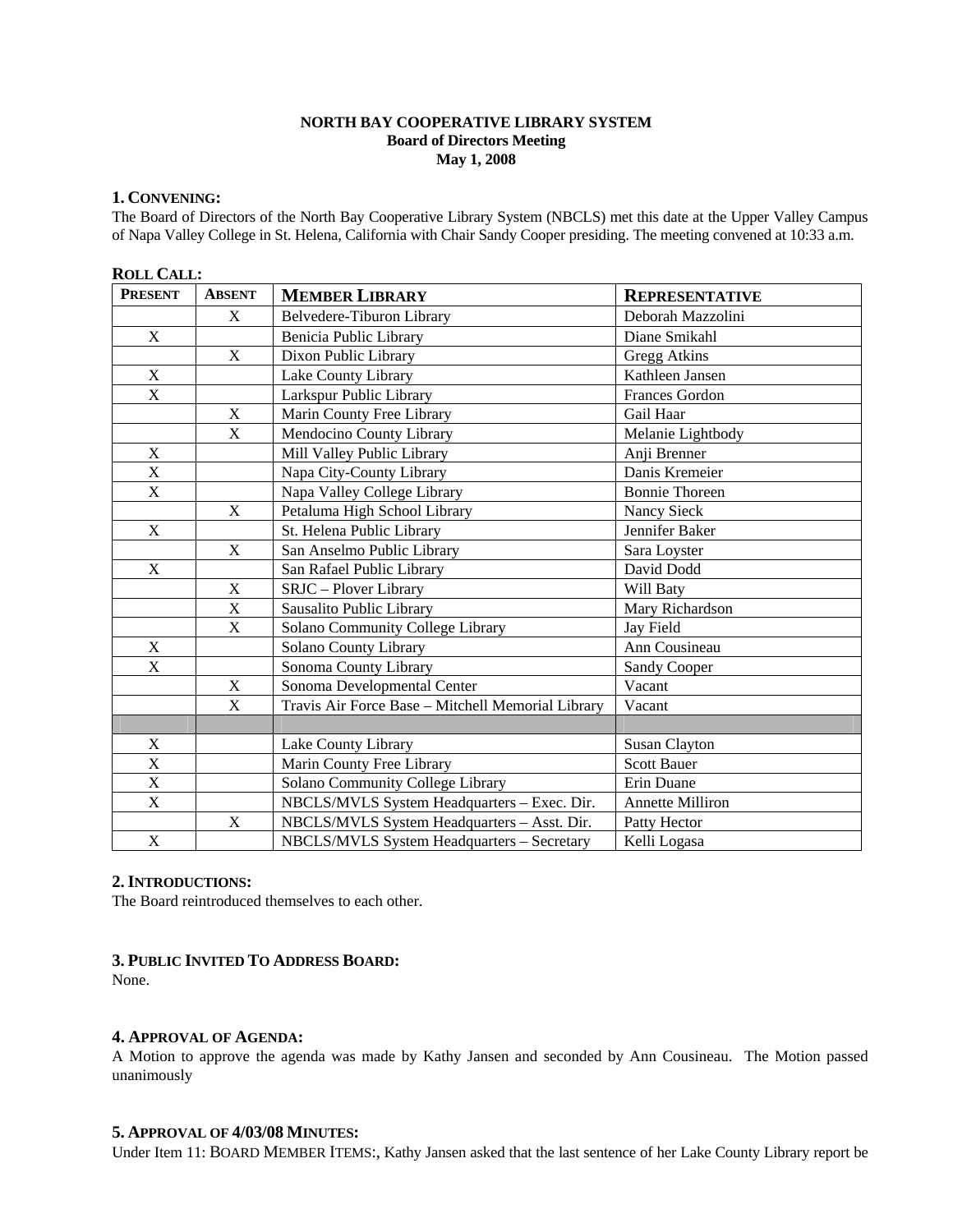**North Bay Cooperative Library System April 3, 2008 Page 2** 

changed to read "Ms. Jansen reported that two of the branches in Lakeport have wireless internet." A Motion to approve the April 3, 2008 minutes as corrected was made by Ann Cousineau and seconded by Diane Smikahl. The Motion passed unanimously.

### **6. APPROVAL OF CONSENT CALENDAR:**

A Motion to approve the consent calendar was made by Danis Kreimeier and seconded by David Dodd. The Motion passed unanimously

### **7. CORRESPONDENCE: ADMINISTRATOR'S REPORT:**

Ms. Milliron passed out the Sonoma County Treasurer's report on the statement of expenditure and revenue for March 31, 2008. She noted that Sonoma County's pooled investment program earned 4.298% before fees and 4.198% after fees.

### **8. ADMINISTRATOR'S REPORT:**

Ms. Milliron handed out the  $3<sup>rd</sup>$  quarter delivery statistics and referred the Board to the  $2<sup>nd</sup>$  quarter statistics that were in the meeting packet. She noted that ILL materials to and from Travis AFB will no longer be sent via UPS as the current interim library director a has agreed to have a library staff person meet the Sprint Driver at the gate. Hopefully NBC will now experience more activity with Travis.

Ms. Milliron noted that NSCLS and MVLS council meetings are also this month as well as the joint systems meeting in Redding.

Tom Anderson starts his new position at the State Library on Monday, 5/5. The State has not backfilled his position as of yet.

## **9. PLAN OF SERVICE FY 2008/09:**

Ms. Milliron handed out the reference portion of the 2008/09 Plan of Service and noted that there are no radical changes in the plan. Patty Hector, Joe Cochrane and Ms. Milliron are still trying to determine how the reference department is going to work. She noted that they would like to keep Mr. Cochrane as mobile as possible, but still have a reference voice that members can talk to as needed. The purchase of a cell phone for Mr. Cochrane was discussed. The new tax laws regarding a work phone were discussed. The State System Population stats were also discussed.

A Motion to approve the 2008/09 Plan of Service was made by Ann Cousineau and seconded by Danis Kremeier. The Motion carried unanimously.

#### **10. CONSOLIDATION RESEARCH PROGRESS REPORT:**

Ms. Milliron reported that attorney John Shupe has completed his initial research and concluded there are three alternatives that could be used to form a consolidated organization. The best approach, in his opinion, would be to have MVLS and NSCLS Councils vote to join NBCLS. There may be an issue as to how the State Library views this approach and it may have damaging fiscal effects. MVLS and NSCLS are joint resolution agencies and have the power to join other agencies if joining will benefit their members. Resolutions from MVLS and NSCLS governing authorities authorizing this action would not be necessary as a JRA has the authority to operate for the benefit of its members. **OR** NBCLS, MVLS, and NSCLS could form a new joint resolution agency but this would require a resolution from each governing authority of each member. However, Mr. Shupe assured Ms. Milliron that JRA resolutions are not as difficult to craft and pass as are JPA resolutions. There would be 50 members of our JRA and each member would need to bring a resolution from their governing authorities. Both MVLS and NSCLS are JRA and Ms. Milliron noted that she believes it would require less paperwork and be easier to administer. The third and final option is to form a 501 C 3 non-profit public benefit agency that would hire NBCLS as the fiscal agent and staff for the agency. Mr. Shupe has asked Tom Andersen for his review of having MVLS and NSCLS join NBC. Apparently Tom Anderson has commented favorably on the suggestion when it was presented for the MCLS/SLS/SSCLS consolidation solution. Ms. Milliron noted that she has alerted Mr. Anderson of the systems' meeting dates in hopes of having an opinion to discuss. The Board directed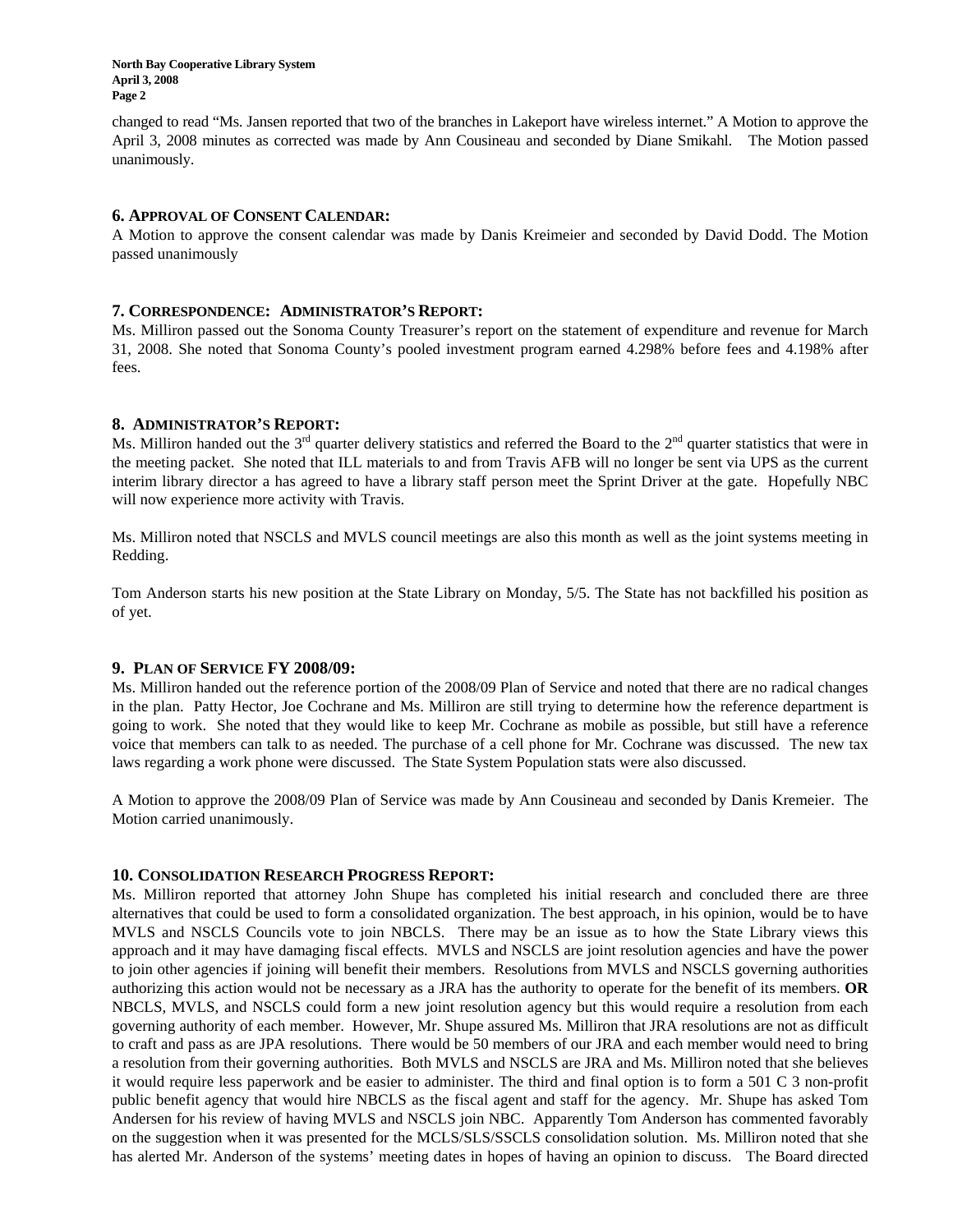Ms. Milliron to research the JRA option.

The possible damaging fiscal effects are grim. Rosario Garza received an estimate for CLSA budget figures for a consolidated MCLS in 2009/10 and was shocked to discover that the group would lose \$90,000. It seems that the CLSA formula punishes consolidation. Discussion ensued. Ms. Milliron reported that stated that she was told that the systems will have approximately the same amount of money to work with and distribution will be based on population. The base amount will be divided among the 15 systems which after the pending consolidations will be pared down to seven systems. She noted that there had been a suggestion that the State "hold harmless" all systems for 2008/09 while they are in the midst of planning their consolidation. Ms. Milliron spoke with Sandy Habbestad at the State Library and found that the current formula was a LoC Board action and not listed in the regulations. It is important that the Systems find out what the current formula is and then contribute our input in formulating the new calculation/formula. Ms. Milliron noted that geography and population are definitely part of the current calculation. Discussion ensued. Ms. Milliron will contact the State Library to request the current formula calculation and will bring it to the Joint Systems meeting in Redding on May  $16<sup>th</sup>$ . At the LoC August meeting, the systems will submit their merger request and the Board to hold all systems contemplating a merger harmless while holding funding at current levels. Further discussion ensued.

Ms. Milliron reported on the discussion she held with Jeanne Goodrich regarding her thoughts on system consolidation. Ms. Goodrich offered to work with NBC in a discussion approach, much the way that Liz Gibson offered. She has some valid suggestions that are so vast that all the systems and the State Library should be involved in the discussion and development of the ideas. She feels that the CLSA model is so out of date that systems need to return to a zero base system planning approach. Furthermore, there is merit in the idea that the "Mega-Systems" could work in a library development manner, but only as long as it was in concert to move the agenda of the State Library. Her concern is that the systems will never have the funding to "provide" services to libraries and should not even attempt to do so. North State is a prime example of how giving service to the libraries didn't foster them to grow their local services. The NBC delivery program is another example of how the System could never give delivery to the members. Ms. Goodrich also suggests that new legislation to structure the new approach would be more beneficial than patching up CLSA.

Calculating membership fees for the consolidated system were discussed. Ms. Milliron reported that MCLS has agreed on a \$1,500 base fee for everyone then a pro-ration by population and noted that NBC needs to discuss how to approach the merger from a financial aspect. NSCLS has never paid member dues, but gives all of their TBR to the system; NBCLS pays less dues, but more money for additional services. System governance also needs to be discussed as both NSCLS and MVLS have stated that they would like to retain their regional meetings. The Systems need to revisit how to approach regional and executive meetings. A suggestion was made for the regional meetings to be held quarterly and then have the Executive and Steering Committees meet twice a year. Discussion ensued.

Ms. Cousineau stated that the Steering Committee needs to start with the end in mind and focus on services and not the bureaucracy. An agenda needs to be set for the joint systems meeting. In addition to Jon Torkelson, Ms. Milliron will invite either Sandy Habbestad or Gerry Maginnity to attend the meeting as well. Discussion ensued. It was determined that the following items need to be decided at the next joint systems meeting:

- which systems are merging ; all three or  $2/3$  merge
- understand the current CLSA law and current LoC formula.
- letter to Board regarding merger
- what services should the system offer
- financials
- governance
- systems' recommendation for calculating new formula

2008/09 would be the planning year since the State's budget has already been set and can't be changed. If the State recommends the systems do the JRA, then 2008/09 would be spent with each member going through the process of joining the JRA. Discussion was held on the implications of retiree obligations, etc. if the NBCLS JPA was dissolved. 2009/10 would be the implementation year.

It was noted that the Steering Committee had determined that they should re-read CLSA and familiarize themselves with it. It was further noted that CLSA only covers public libraries and that all three systems include academic libraries as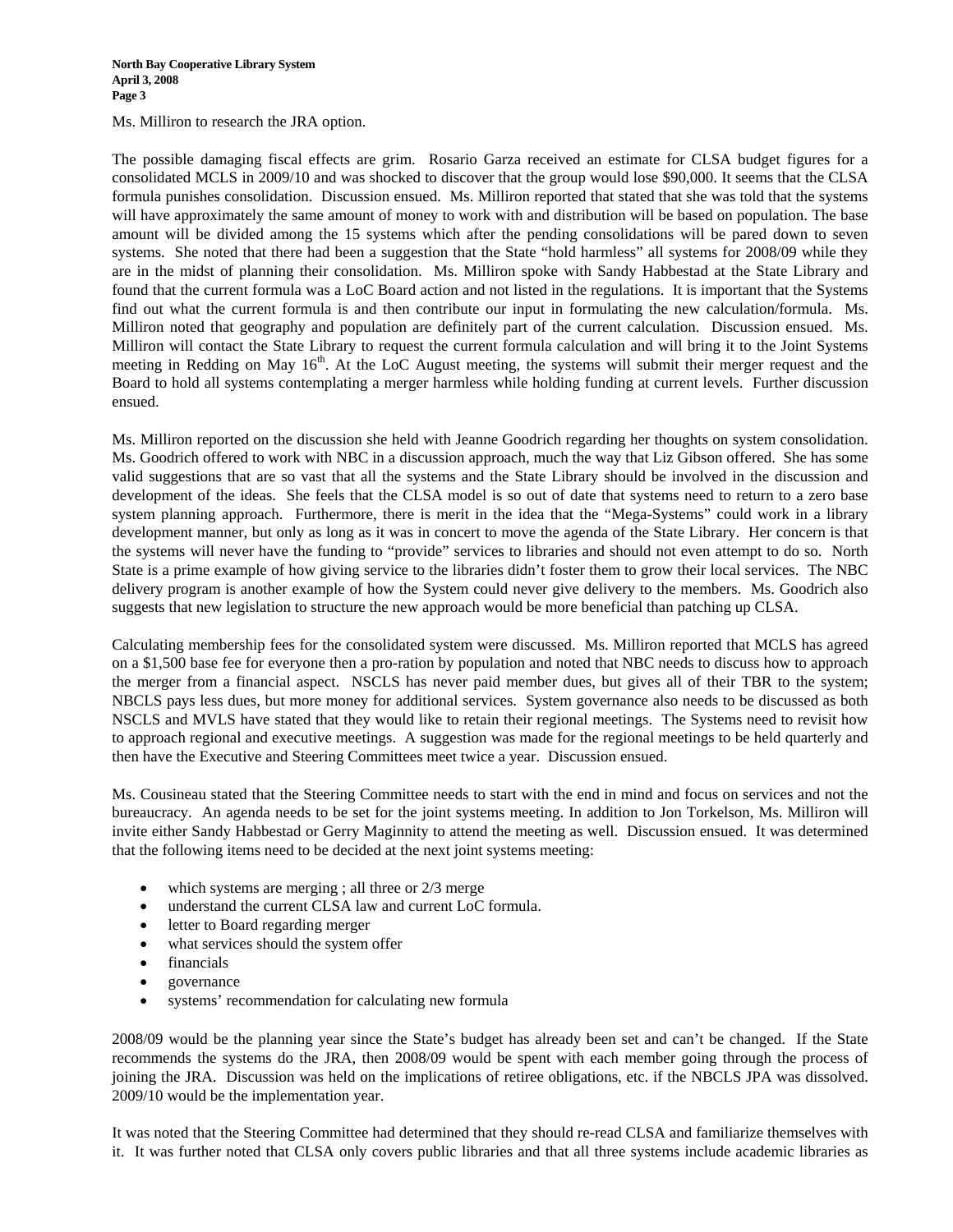**North Bay Cooperative Library System April 3, 2008 Page 4** 

members. Discussion ensued.

Ann Cousineau noted that she thought NBC should have a discussion with the State library re: CLSA and whether it should be eliminated or remodeled since they have a good sense of which way the political winds are blowing. If NBC is going to use 2008/09 as a planning year, then this should be one of the things on the list. The Board set the 08/09 September Board date as September 11, 2008 and will invite Susan Hildreth and Gerry Maginnity to attend the meeting. The meeting will be held at the Cordelia Branch of the Solano County Library.

## **11. JOINT STEERING COMMITTEE MEETING:**

Ms. Milliron reported that she is going to speak with an attorney that has worked for MVLS in the recent past regarding the joint resolution approach.

The Board directed Ms. Milliron when she makes her request to the State Library for the current CLSA calculation that she also ask for a template on for the merger request letter so we can know what specifically what needs to be stated in the letter.

### **12. RESOURCE SHARING CONVOCATION:**

Ms. Milliron asked the Board their thoughts on the resource sharing convocation. The Board expressed interest in seeing another OCLC demonstration. It was noted that the SirsiDynix presenter was extremely defensive and didn't demonstrate anything new in regards to their software. Another board member thought their presentation was terrible. The Board noted that the were not sure if SirsiDynix was even worth exploring one more time. Triple I's dual platform was not very user friendly and their fees seemed excessive. The Autographics and Triple I product didn't seem to suit the systems' needs.

Jennifer Baker reported that she had attended an Evergreen/OpenSource conference in Dallas and was very impressed. She reported the stats of the Evergreen program and explained that it was designed by librarians and library users. The following URLs are test sites for the product: [www.open-ils.org](http://www.open-ils.org/) [www.demo.gapines.org](http://www.demo.gapines.org/) Another system that appears to be very intuitive and easy to use can be found at [www.koha.org](http://www.koha.org/) Ms. Baker noted that she didn't know much about koha as her focus at the conference was on Evergreen. She reported that Evergreen is putting together a national conference for November or December of 2008 and that it might be beneficial for some NBC Board members to attend.

It was noted that if NBC stayed with URSA for one more year while we researched other software, would cost \$41,000. It was noted that we haven't paid URSA for several years as they have never delivered the new release that they had promised to us. Anji Brenner asked if NBC could negotiate a monthly contract with maybe 6-months free. Discussion ensued. The Board directed Ms. Milliron to have a discussion with SirsiDynix to find out what they're willing to offer us.

David Dodd noted that MariNET also needs to decide what they are going to do regarding ILL systems as they have spent the last year exploring their options. It was noted that NBC will hold off on scheduling another demonstration of the OCLC product at this time.

#### **13. BOARD MEMBER ITEMS:**

No items.

#### **14. ANNOUNCEMENTS:**

The date of the first Board meeting in FY 2008/09 will be Thursday, September 11, 2008 and will be held at the Cordelia Branch of the Solano County Library.

The Steering Committee determined that a centrally generated communication regarding the reference changes at NBC needs to be sent out. Ms .Cooper will write the communication on behalf of the Board, summarizing the decision and the reasons for it; what impact it will and won't have on the member libraries. It will be sent to all member libraries and ask them to share the information with their staff. The libraries will be reassured that they will continue to receive the